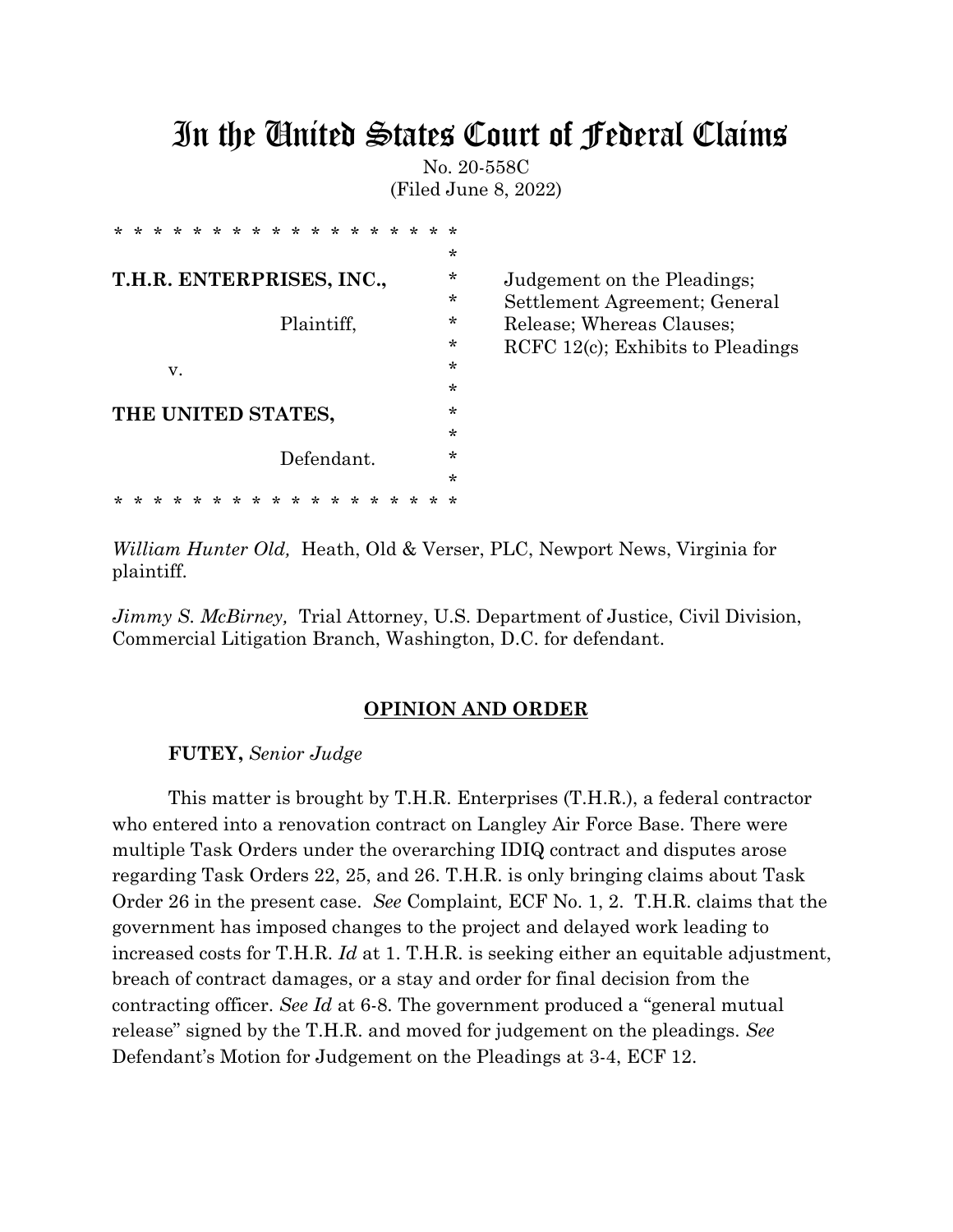## **A. Factual**

T.H.R. and the Air Force entered into Contract No. F44600-03-D-0001-0026, Project Number MUHJ 11-4091 concerning repair to the building interior and to correct life safety deficiencies within certain buildings on Langley Air Force Base.<sup>1</sup> ECF No. 1. Disputes arose regarding three task orders, Orders 22, 25, and 26. Task Order 22 related to renovations to Building 355, Herron Hall. Answer, Ex. 1, Whereas Clause No. 2. Task Order 25 related to renovation work on Building 586. *Id*. at Whereas Clause No. 3. Order 26 is the subject of the present case. *See*  Complaint*.,* ECF No. 1, 11. Task Order 26 related to interior and safety deficiency work on Building 584. ECF 1.

On December 19, 2014, the CO issued a final decision denying THR's equitable adjustment claims on Order 22. *Id.* at 2. T.H.R. appealed to the Armed Services Board of Contract Appeals (ASBCA), and the appeal was numbered 59706. On September 3, 2014, the CO issued a final decision denying THR's equitable adjustment claim for Order 25. Likewise, THR appealed, and that appeal is ASBCA No. 59810. *Id.* at 3.

As to Order 26, THR has submitted a claim for equitable adjustment, and on February 21, 2018, a request for a final decision, but the CO has not provided a final decision. Complaint, ECF No. 1., at 4 ¶ 15. T.H.R. maintains that the CO indicated that the parties would settle these claims after those related to Orders 22 and 25 were disposed of. *Id.* at 5 ¶ 21. The government maintains that the Settlement Agreement bars the action. Def's Mot at 1-2.

On May 15, 2019, the parties entered into the settlement agreement that appears as Exhibit A to the Answer, ECF No. 11-1 (Settlement Agreement). *Id.*  That agreement contains a paragraph, ¶ 4, entitled General Mutual Release by the Parties. Settlement Agreement at 2. The question in this case is whether the general release in the Settlement Agreement was limited to the claims relating to Task Orders 22 and 25, or if the language also extended to cover the claims at issue here, relating to Task Order 26.

<sup>&</sup>lt;sup>1</sup> The government's answer seemingly contained a typo and labeled the Contract No. F446600-03-D-0001-0026. From the Settlement Agreement, it appears that the number the T.H.R. provided is the correct contract number.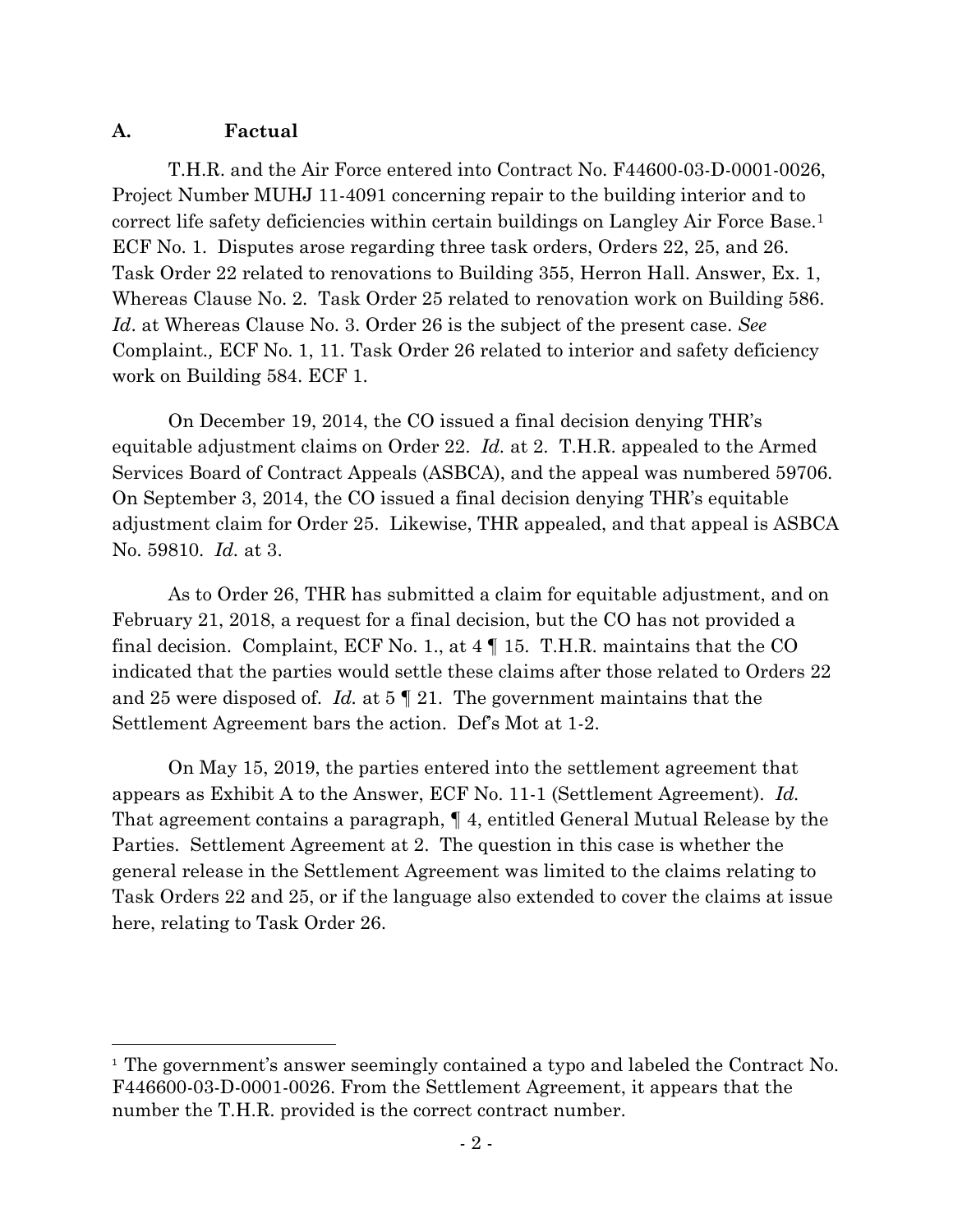## **Procedural**

On May 5, 2020, THR filed the Complaint. ECF 1. On December 18, 2020, the government filed the Answer, with the Settlement Agreement attached as an exhibit. ECF 11. On February 4, 2021, the government moved for judgment on the pleadings based on the Settlement Agreement. ECF 12. T.H.R. responded on March 15, 2021, and the government's reply was filed March 29, 2021. ECF No. 15, 18.

#### **B. Discussion**

This motion for judgment on the pleadings turns on whether the Settlement Agreement bars T.H.R. from bringing this claim. There are two relevant issues. The first is whether the Court can consider the Settlement Agreement when ruling on a motion for a judgement on the pleadings. As discussed below, the settlement was attached to the government's answer, ECF 11. As such, the court can consider it when ruling on a judgement on the pleadings.

The second issue is whether the Settlement Agreement bars the claims that T.H.R. is bringing in the present case. The parties included a general release that using broad language and settled all claims that the T.H.R. might bring under the overarching contract. While the Settlement Agreement references "the Appeal, it explicitly treats claims related to the appeal as included in the range of matters released, but not exhausting that range. Because of the broad language, the best reading of the Settlement Agreement reaches to all claims on the overarching contract whose operative facts had occurred at the time of the Settlement Agreement. The claims at issue in this case relate to the same contract as the released claims, and arose before the Settlement Agreement was executed, and therefore were also released.

#### **a. Legal Standard**

When deciding a motion for judgment on the pleadings, the court may review "the content of the competing pleadings, exhibits thereto, matters incorporated by reference in the pleadings, whatever is central or integral to the claim for relief or defense, and any facts of which the ... court will take judicial notice." 5C Charles A. Wright & Arthur R. Miller, Federal Practice and Procedure § 1367 (3d ed. 2004). When a defendant moves for judgment on the pleadings, the court "must assume each well-pled factual allegation to be true and indulge in all reasonable inferences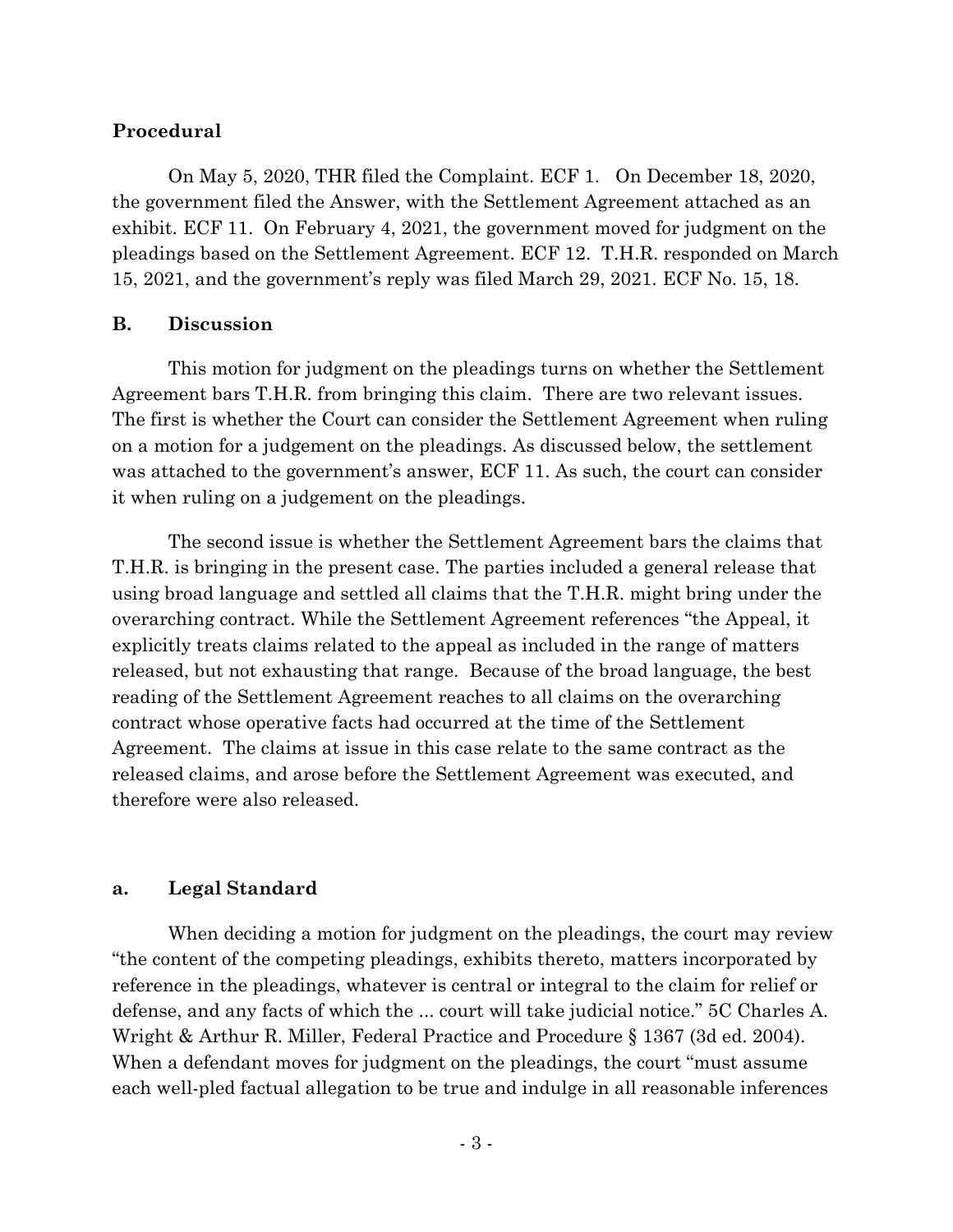in favor of the nonmovant." Owen v. United States, 851 F.2d 1404, 1407 (Fed. Cir. 1988). A grant of "[j]udgment on the pleadings is appropriate where there are no material facts in dispute and the [moving] party is entitled to judgment as a matter of law." *Forest Labs., Inc. v. United States*, 476 F.3d 877, 881 (Fed. Cir. 2007) (citing *N.Z. Lamb Co. v. United States*, 40 F.3d 377, 380 (Fed. Cir. 1994)).

#### **b. Considering the Settlement Agreement**

T.H.R. argues that the government has attempted to go beyond the pleadings by introducing the Settlement Agreement. Resp. at 5. The Settlement Agreement was attached to the Answer, but not otherwise part of the pleadings. Citing to RCFC 7(c), T.H.R. argues that it cannot be considered on an RCFC 12(c) motion. *Id.* at 4–5. <sup>2</sup> This argument is not supported by the language of the rules, which includes the answer as part of the pleadings under RCFC  $7(a)(2)$ . Rule  $7(a)(2)$ describes as part of the pleadings "an answer to a complaint". Furthermore, RCFC 10(c) states that "a copy of a written instrument that is an exhibit to a pleading is part of the pleading for all purposes."

Therefore, since the Settlement Agreement was attached as an exhibit to the Answer, which is part of the pleadings under Rule 7(a)(2), it becomes part of the pleadings and so can be considered on a motion for judgement on the pleadings. This is supported by the caselaw. *See* 5C Charles A. Wright & Arthur R. Miller, Federal Practice and Procedure § 1367 (3d ed. 2004); *see also Jacintoport Int'l LLC v. United States*, 121 Fed. Cl. 196, 201 (2015) (Kaplan, J.) (exhibits to pleadings may be considered on a motion for judgment on the pleadings). Therefore, the court can consider the Settlement Agreement when ruling on the Motion for Judgement on the Pleadings.

Finally, even if the court was unable to unable to review the Settlement Agreement on a motion for judgement on the pleadings, it would not appropriate to wait until trial to present it as the plaintiff requests. Instead, pursuant to RCFC 12(d) the result of presenting matters outside of the pleadings would be to convert the present motion to a motion for summary judgment.

<sup>&</sup>lt;sup>2</sup> T.H.R. appears to be referring to RCFC 12(c) instead of RCFC 7(c), which does not exist.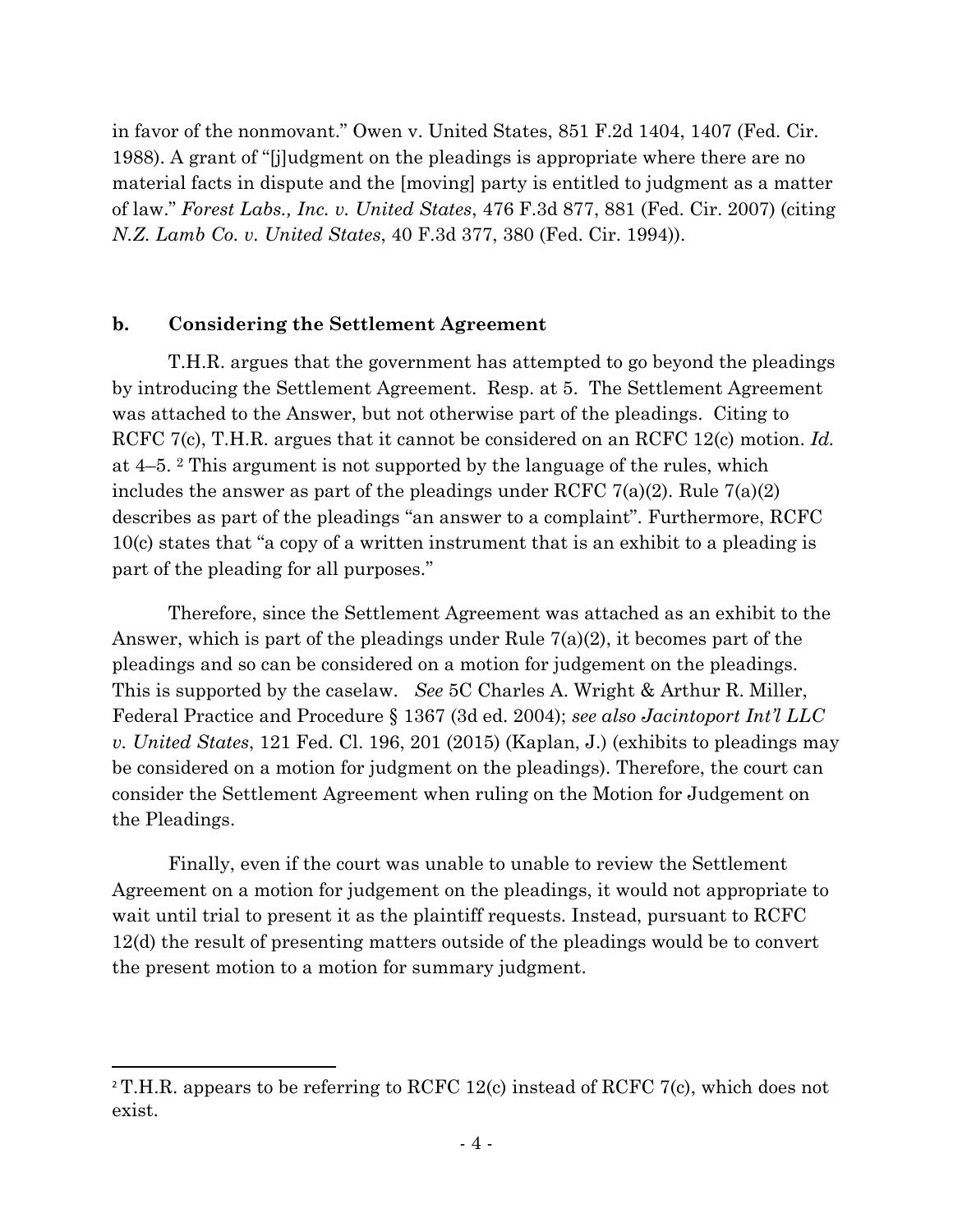#### **c. The Scope of the Release**

The defendant's primary argument is direct and simple. T.H.R., when settling its claims regarding Task Orders 22 and 25, entered into a general release which bars the claim at issue in this case.

a) Upon execution of this Agreement, the modification to the Contract incorporating this Agreement and payment of the Settlement Amount, each Party hereby generally and specifically releases, discharges and acquits the other Party, its officers, officials, administrators, members, directors, managers, employees, attorneys, agents, representatives, affiliates, predecessors and successors, **from any and all claims**, demands, liabilities, actions, causes of action, damages, expenses and obligations whatsoever, **including without limitation** those arising out of or in any way related to the Appeal including, without limitation, claims for attorney's fees, interest, and any and all other fees and costs associated with the Appeal and defenses of every nature, character and description whatsoever, including Indemnity claims, whether known or unknown, suspected, or claimed (collectively the "Released Claims"), provided, however, that this release shall not affect or extinguish any claim arising from a breach of this Agreement or violation of the laws of the United States.

Settlement Agreement, Ex. A to Answer, ECF No. 11-1; *see* Mot., ECF No. 12, at 1.

THR contends that this paragraph released only Orders 22 and 25, based on the language of the release mentioning the Appeal (as a defined term, defined as relating to the two appeals to the ASBCA), Resp., ECF No. 15, at 7. This contention seemingly ignores the preceding clause, which says that each party releases the other, and so on, from "any and all claims, demands, liabilities, actions, causes of action, damages, expenses, and obligations whatsoever." Settlement Agreement at  $2 \nvert 4(a)$ . This "include [s] without limitation those arising out of or in any way related to the Appeal." *Id.* There is first a general release that covers all claims, and then an additional clause that makes it clear that anything arising out of the appeal is covered.

The language "any and all claims, demands, liabilities, actions, causes of action, damages, expenses, and obligations whatsoever" is quite broad. Settlement Agreement at 2 ¶ 4(a). As the Federal Circuit has noted "The Supreme Court stated in *Cramp* that "general language ... indicates an intent to make an ending of every matter arising under or by virtue of the contract. If the parties intend to leave some things open and unsettled, their intent so to do should be made manifest." *Augustine Med., Inc. v. Progressive Dynamics, Inc.*, 194 F.3d 1367, 1373 (Fed. Cir. 1999) citing *United States v. William Cramp & Sons Ship & Engine Bldg. Co*., 206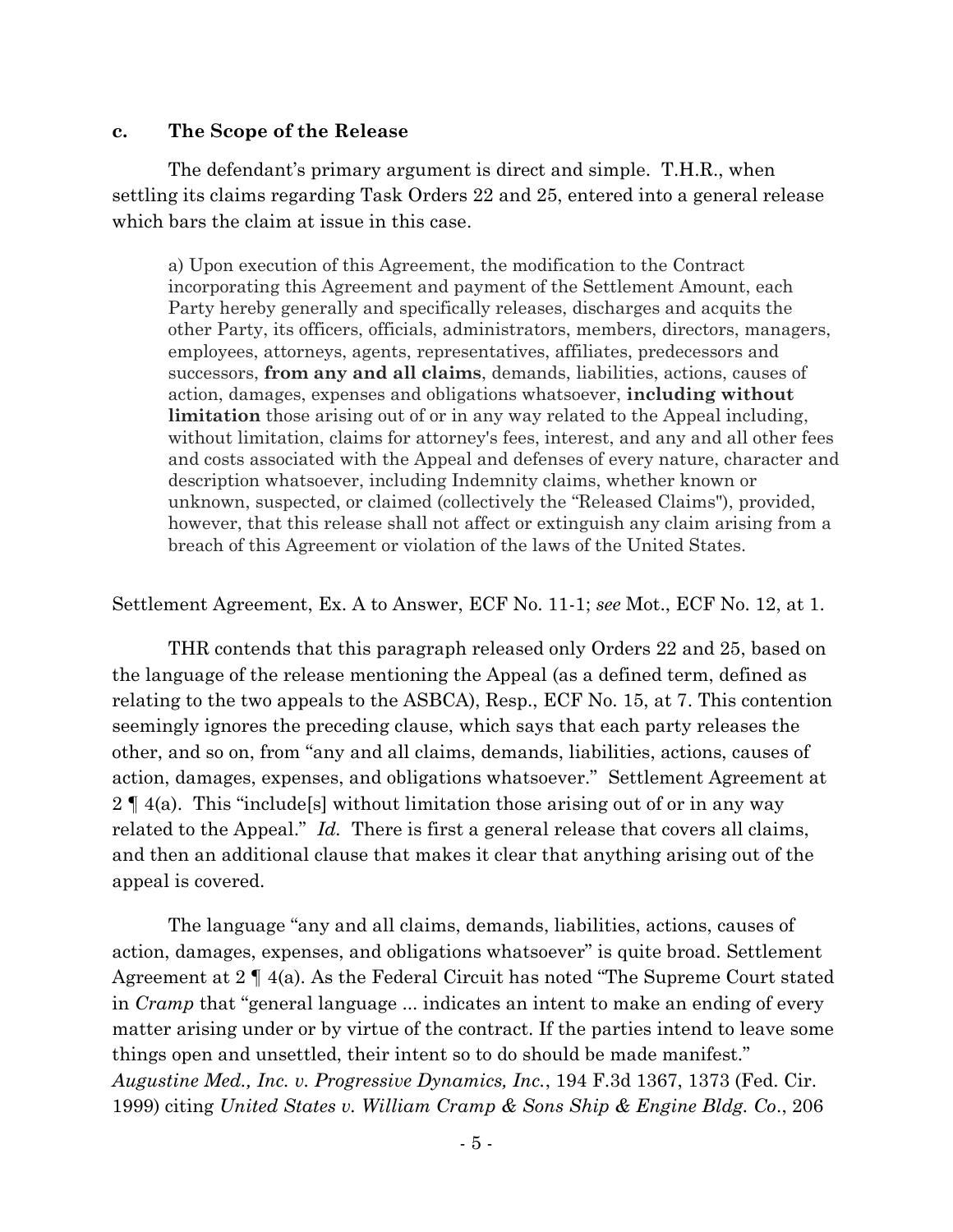U.S. 118, 128, 42 Ct.Cl. 532, 27 S.Ct. 676, 51 L.Ed. 983 (1907). Furthermore *"*it is the burden of the parties entering into a settlement agreement to expressly reserve in the agreement any rights that they wish to maintain beyond the date of the settlement of agreement." *Id* at 1373*.*

The Court of Claims followed this rule. "The rule for releases is that absent special vitiating circumstances, a general release bars claims based upon events occurring prior to the date of the release. And no exception to this rule should be implied for a claim whose facts were well enough known for the maker of the release to frame a general description of it and request an explicit reservation*." Johnson, Drake & Piper, Inc. v. United States*, 209 Ct.Cl. 313, 531 F.2d 1037, 1047 (1976).

Thus, because THR knew about the dispute over Task Order 26 at the time of the Settlement, it needed to include language expressly reserving their rights arising out of Task Order 26. Otherwise, pursuant to the decision in *Augustine* and *Cramp*, the general release ends every matter arising out of the contract.

The inference from *Augustine* is not open and shut, though, owing to factual differences---the release in that case had no "including without limitation" language, as the release here does, referring to the Appeal. And the defined term Appeal means the appeals previously filed with the ASBCA, which this case is not. T.H.R. contends that this second clause acts to limit the general release to just events arising out the Appeal.

The words "including without limitation" cannot have the effect of making an inclusion limiting. And, if that clause did not appear, we could infer that the release applied to all contractual claims. T.H.R's interpretation would reduce the phrase to mere surplusage, an outcome that should be avoided. *See Fortec Constructors v. United States*, 760 F.2d 1288, 1292 (Fed. Cir. 1985); *see also* ANTONIN SCALIA & BRYAN A. GARNER, READING LAW: THE INTERPRETATION OF LEGAL TEXTS 174 (2012). A better interpretation would treat the phrase as introducing a prototypical example of what is released. All claims related to the Appeal are released. Other claims are released if they are like those claims in relevant ways. A fair reading of that may be all contractual claims under the overarching IDIQ contract, such as the claims here are covered under the general release.

Under this contractual interpretation, there is no need to rely on the whereas clauses. T.H.R. however relies heavily on the whereas clauses for their argument. Whereas clauses are not contractual; they are recitations laying out the background understandings of the parties. *See KMS Fusion, Inc. v. United States*, 36 Fed. Cl.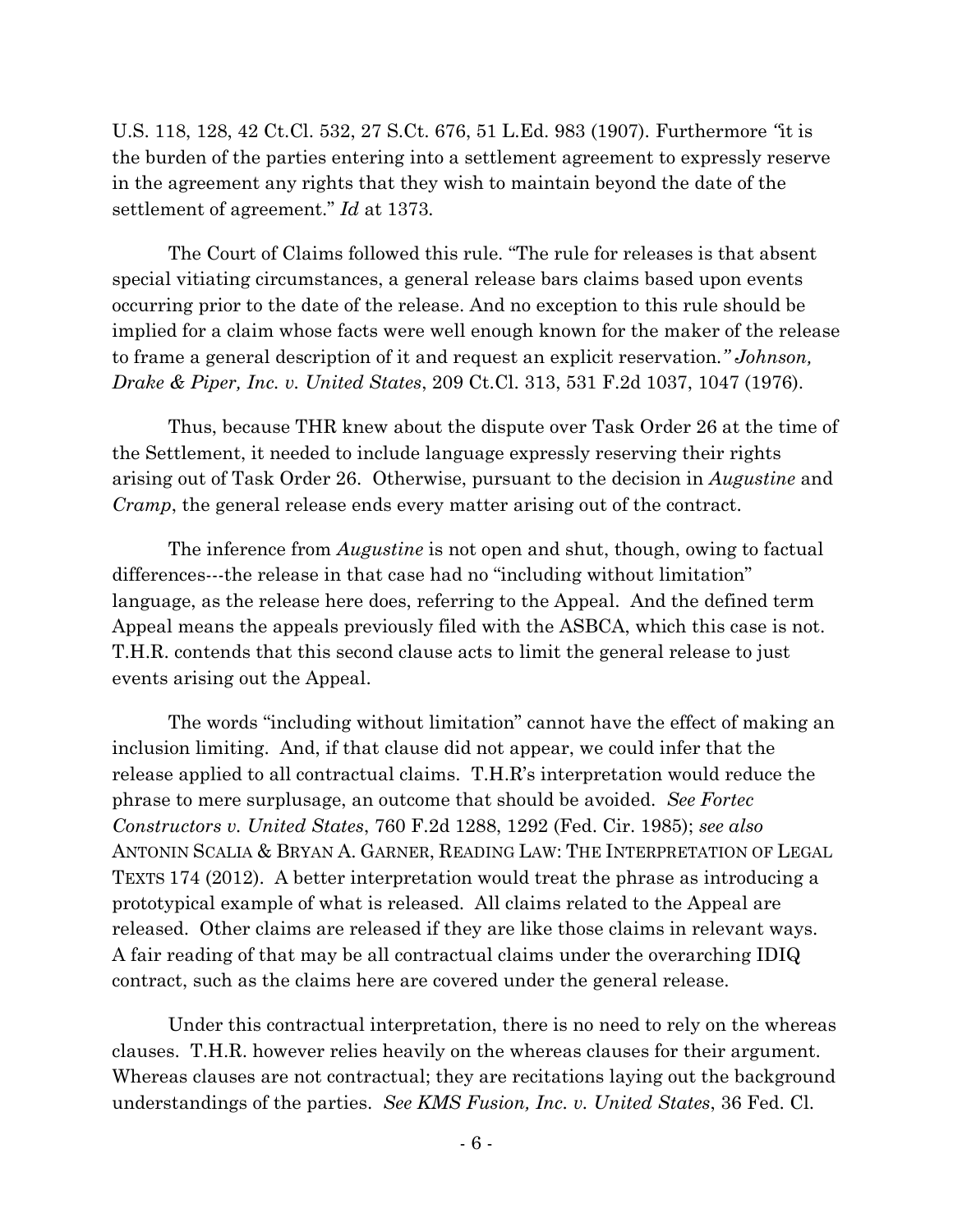68, 77 (1996) (Miller, J.). Thus, in the face of ambiguity, they may be used to interpret the meaning the parties attached to the operative words. *Id.* But they can do even more. They tell us the assumed facts and purposes of the parties. SCALIA & GARNER, *supra*, at 218. Rather than only coming into play given ambiguous language, they also may be considered in determining whether language is clear in the first place. *Id.* at 218. But what they may not do is create ambiguity where the words have only one permissible meaning. *Id.* 

T.H.R. attempts to point to the whereas clauses to demonstrate that the Release was limited to Task Orders 22 and 25. The language in the body of the Release is not ambiguous. The words in the body of the release have only one permissible meaning. The ambiguity potentially implied in the whereas clauses cannot have the effect of making the words "including without limitation" limit the general release preceding it. Therefore, the whereas clauses cannot change the court's interpretation of them.

The Settlement Agreement also contains an integration clause and acknowledges that both parties signed said agreement on the advice of counsel.

> (a) Entire Agreement. This Agreement constitutes an integrated contract expressing the entire agreement of the Parties hereto relative to the subject matter discussed herein. No covenants, agreements or representations of any kind have been made by either Party to the other Party, except as expressly set forth herein. All prior discussions, negotiations and agreements are superseded by the Agreement. The Agreement shall not be waived or modified except by an agreement in writing signed by a duly authorized representative of the Party against whom such waiver or modification is sought to be enforced.

> (e) Assistance of Counsel. In executing the Agreement, each Party acknowledges that it has consulted with, and has been advised by, its own counsel, if any, with regard to the provisions of the Agreement. Each Party acknowledges that it has read and fully understands the scope, meaning, and effect of each provision of the Agreement.

Settlement Agreement, Ex. A to Answer, ECF No. 11-1. T.H.R. attempts to reference external evidence to demonstrate that the Settlement Agreement was limited to Task Orders 22 and 25. They provide affidavits from individuals involved in the negotiation of the Settlement Agreement to try and clarify the parties' understanding of the contract when it was signed. ECF 15, Exhibits 1, 2. The language of the Settlement Agreement is unambiguous however, so the Court cannot consider such extrinsic evidence.